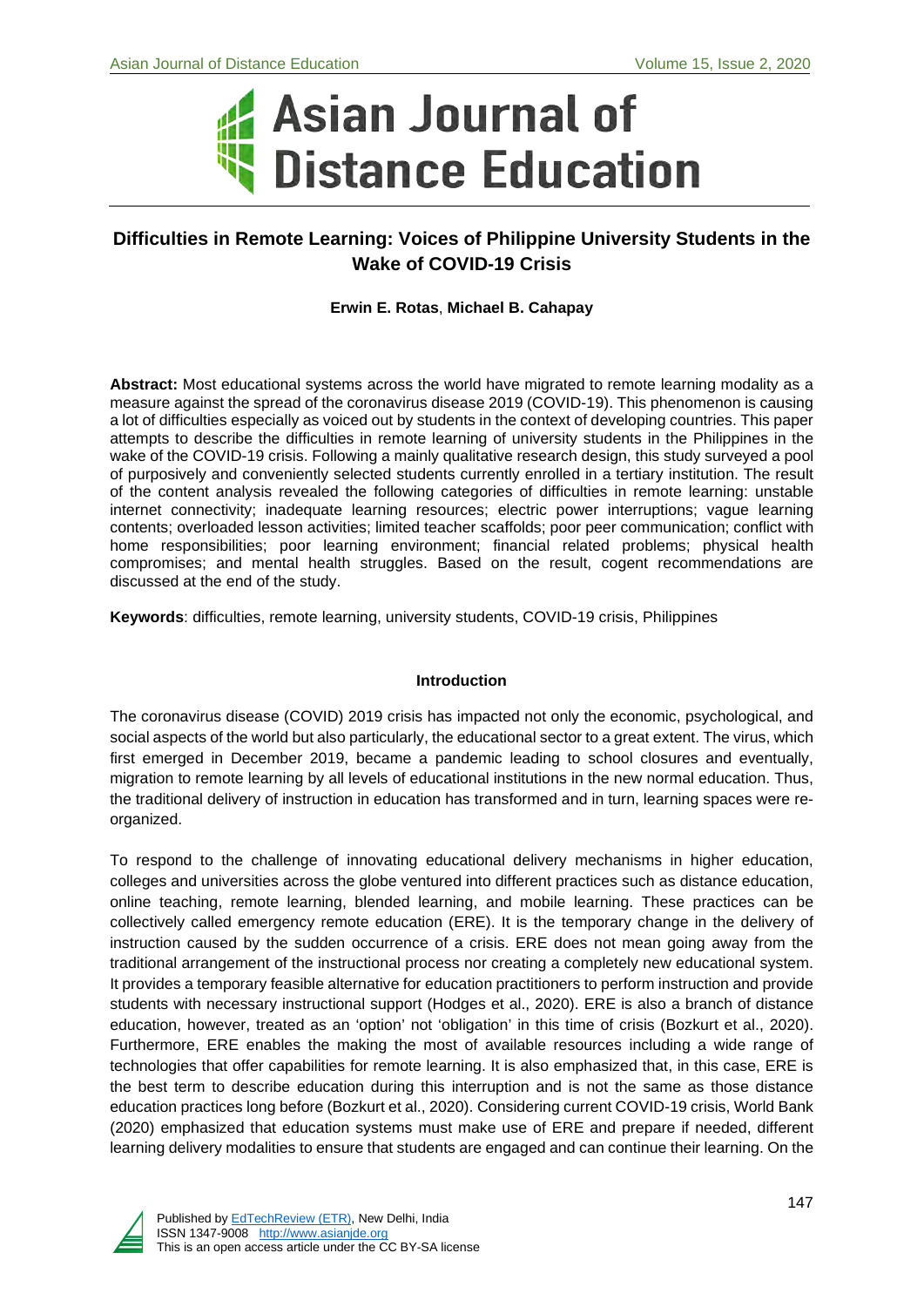other hand, the sudden shift of educational delivery also presents the other side of the coin for most students who are already disadvantaged long before the pandemic.

On a global scale, UNICEF (2020) reported that more than 1.5 billion learners of all ages are affected because of the school and university closures. Shutdowns have put youth in a disproportionate state. With utmost consideration to provide education as a fundamental human right, educational systems around the globe were once again challenged to produce different measures to immediately sustain education efforts (UNESCO, 2020), but this does not consider giving solutions to the problems of every particular student. Generally, the education system seems unprepared and may transpire unpredicted consequences during and beyond the crisis (Bozkurt & Sharma, 2020).

Meanwhile, after the "no vaccine, no face to face classes" declaration by President Rodrigo Duterte in the Philippines, the Commission on Higher Education (CHEd) issued directives to universities to start preparing for distance learning. Thus, universities across the country are forced to close indefinitely. Classes in various universities already opened just these past few months and remote learning are faced with multiple challenges (Mateo, 2020) which later became difficult to handle by Filipino university students. Complicating this picture even is the fact that, not every student can provide and adapt to the rapid advances of technology in today's digital age (Alvarez, 2020) especially for developing countries like the Philippines in which education is plagued by problems even before the pandemic.

In this Philippine context, remote learning reveals a digital divide among Filipino students (Santos, 2020). This current situation in remote learning may most possibly exacerbate existing inequalities and may translate to barriers in online learning. For example, a cross-sectional study conducted nationwide reported that thirty-two percent (32 %) and twenty-two percent (22%) out of 3, 670 Filipino medical students surveyed have difficulties adjusting to new learning styles and do not have reliable internet access, respectively (Baticulon et al., 2020). For some, it may present difficulty to purchase a facilitative learning device to easily tune in to online classes and immediately turn in assignments in the online system (Santos, 2020). Despite the efforts to make education accessible for all, many difficulties are still confronting Filipino university students in the practice of distance education.

Several studies have been conducted to report the stress (e.g. AlAteeq, Alijhani & AlEesa, 2020; and Baloran, 2020) and challenges encountered by students in virtual learning spaces in their respective countries (e.g. Adnan & Anwar, 2020 in Pakistan; Arinto, 2016 in the Philippines; Henaku, 2020 in Ghana; Matswetu, et al., 2020 in Zimbabwe; Subedi et al., 2020 in Nepal; and Dhawan, 2020 in India). A most recent comprehensive study including 31 countries (Bozkurt et al., 2020) was also conducted to look at how the COVID-19 pandemic interrupted the education arena across the globe. This multicountry study significantly reported reflections, lessons learned, and suggestions on how to navigate education in this time of uncertainty*.* With the goal in mind to help authorities come up with better responses to education, this study endeavors to provide a piece of evidence in the context of a developing country as regards the difficulties experienced by Filipino university students. If this inquiry will be addressed, lessons can be drawn and may eventually open windows for relevant actions.

Thus, this study aimed to describe the difficulties in remote learning of university students in the Philippines in the wake of the COVID-19 crisis.

## **Methodology**

This section presents the methods used in this study. It includes the research design, study participants, data collection, and data analysis. They are discussed as follows.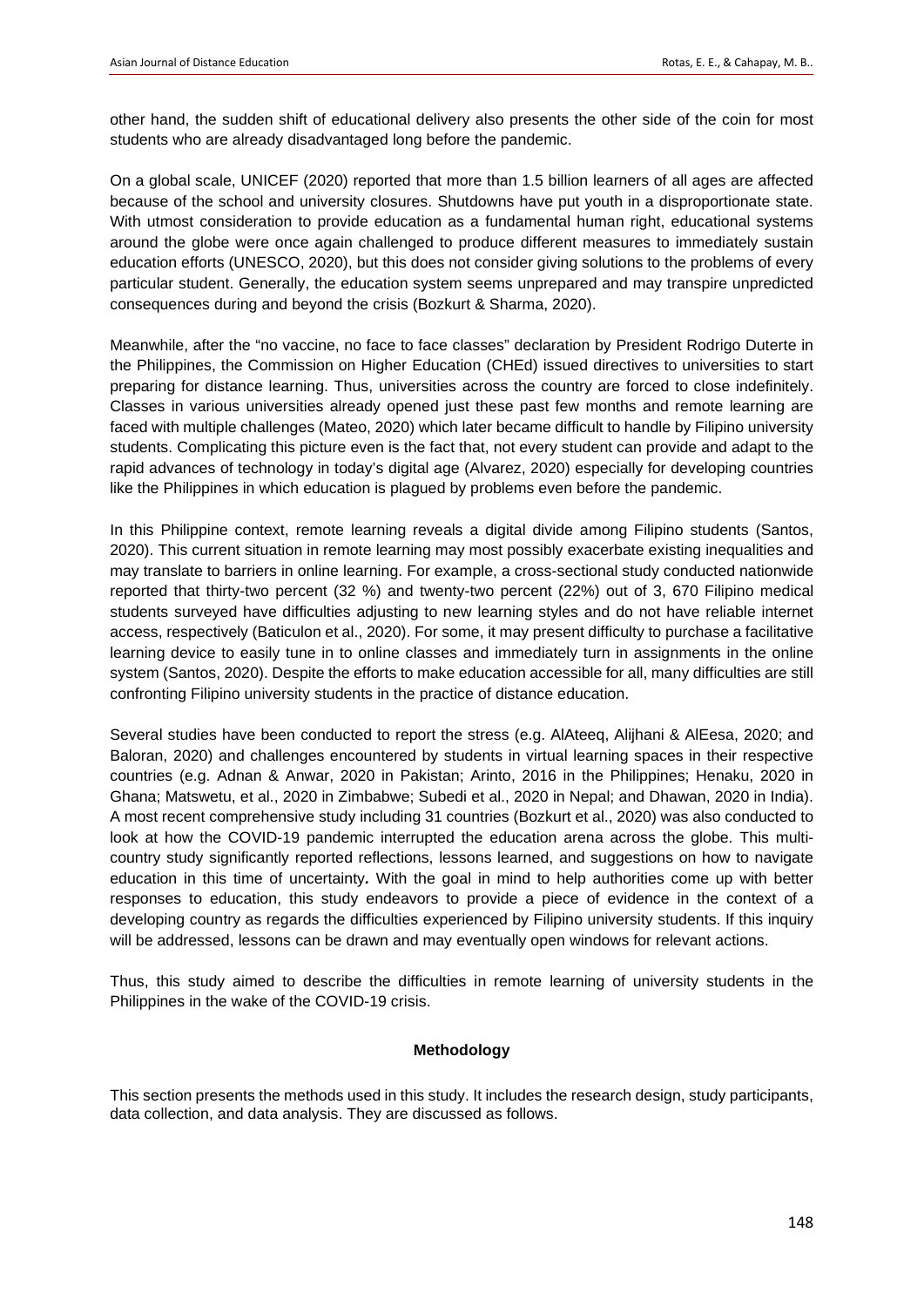## **Research Design**

This paper is mainly carried out as qualitative research. Creswell (2013) noted that qualitative research is typically employed in investigating an area of interest where not much has been known about a phenomenon. This implies that qualitative research is less concentrated on testing hypotheses, but the description, analysis, and interpretation of a given phenomenon.

Furthermore, this present study specifically adapts a descriptive approach to qualitative research. Gummesson (1991) explained that descriptive research describes the fundamental characteristics of a phenomenon at a given period. This design is suited to this study as it attempts to describe the difficulties in remote learning of university students in the Philippines during the COVID-19 time.

## **Study Participants**

This study involved a group of purposively and conveniently selected 32 Filipino students enrolled in a higher education institution during the school year 2020-2021. The participants were selected based on their ability to provide the needed information and their connectivity at the time of the conduct of this study. They were chosen regardless of their age, sex, course standing, economic status, and geographical location.

Furthermore, it should be noted that this sample does not represent the entire population, but it is considered acceptable to demonstrate the purpose of this study. The researchers do not intend to generalize the results but to qualitatively describe the difficulties in remote learning of university students amid the current COVID-19 crisis.

## **Data Collection**

The data were collected using an electronic survey method through Google Form from October 26 to 30, 2020. An electronic survey is a practical data collection method. According to Andrews et al. (2003), it can be designed in numerous online programs, saves energy typically demanded in long surveys and gathers both quantitative and qualitative information. The electronic survey in this study consisted of open-ended questions regarding the difficulties in remote learning of students amid the COVID-19 emergency.

The online survey in this study was done by first, asking the consent of the target participants. The researchers explained that considering the current situation, their involvement is not compulsory. It was also stressed that if they participate, their identity will remain anonymous and their responses will be analyzed. The link to the online questionnaire was posted on the discussion board of a learning management system.

## **Data Analysis**

A technique called content analysis was employed in this study. It is the process of a thorough inspection of data sources generated across an extensive collection of practices stored in different forms such as written words and images (Jupp, 2006). The process of content analysis in this paper involved stages of repetitive exploration of the gathered data.

First, the researchers carefully organized the downloaded transcript of all the responses of the participants. The analysis of the raw data provided the initial identification of the relevant codes. These relevant codes were then transferred in a separate file. The researchers continuously evaluated these codes, noting their similarities and differences to eventually group them. Based on the groups of similar codes, the categories were developed and structured to answer the central questions of this research.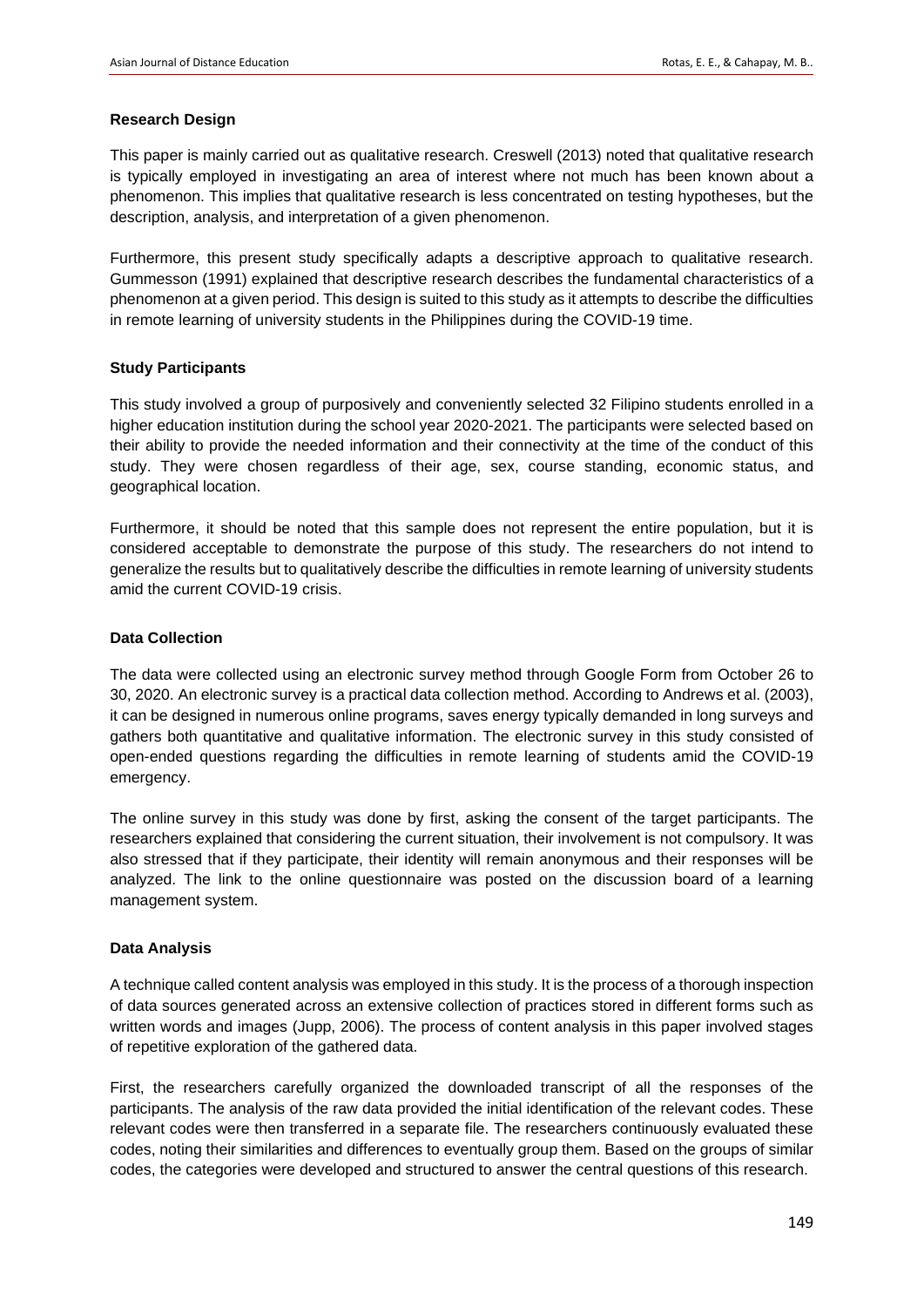#### **Results**

This paper was guided by its purpose to describe the difficulties in remote learning of Philippine university students amid the COVID-19 crisis. This section presents the results as follows. The result is presented in Table 1.

| Table 1. Difficulties of students in remote learning |  |  |
|------------------------------------------------------|--|--|
|------------------------------------------------------|--|--|

|           | <b>Selected Codes</b>                                                                                                                                                              | Category                       |
|-----------|------------------------------------------------------------------------------------------------------------------------------------------------------------------------------------|--------------------------------|
|           | I live in a remote area, so, it is hard for me to find a stable internet connection. It is hard                                                                                    | Unstable internet connectivity |
|           | to keep in touch to the events like Google meetings, Messenger discussions.                                                                                                        |                                |
|           | I go to other village for 20 mins just to have access. The road is so hard, and we need                                                                                            |                                |
|           | to cross five rivers. I miss some quizzes because there are times when the connection                                                                                              |                                |
|           | is lost suddenly.                                                                                                                                                                  |                                |
| $\bullet$ | It rains here that cause of lack of internet connection. It takes 30 mins to 1 hour                                                                                                |                                |
|           | sometimes before I open my Moodle. Sometimes I climb in our rooftop in order to send<br>my activities.                                                                             |                                |
|           | I would need laptop and printer to study and really accomplish my requirements well.                                                                                               | Inadequate learning            |
|           | I actually borrow the phone of my cousin because. I have an old phone, but it is difficult                                                                                         | resources                      |
|           | to access internet with it.                                                                                                                                                        |                                |
| $\bullet$ | Not enough space in phone memory due to applications like Zoom, Moodle, Google                                                                                                     |                                |
|           | Meet, and Adobe Reader.                                                                                                                                                            |                                |
| ٠         | There is a power interruption in our village for almost 7 hours every once or twice a week.                                                                                        | Electric power interruptions   |
|           | We often experience unanticipated and sudden electricity interruptions.                                                                                                            |                                |
|           | How much we try to listen to the Google Meet but still we cannot understand the lesson.                                                                                            | Vague learning contents        |
|           | Having a hard time understanding the module, and some instructions are not clear to                                                                                                |                                |
|           | me.                                                                                                                                                                                |                                |
|           | The modules without any further discussion of instruction which causes confusion.                                                                                                  |                                |
| $\bullet$ | There are so many submissions like one to three activities in a subject every week. The<br>daily activities are different from the weekly activities.                              | Overloaded lesson activities   |
|           | I am overwhelmed with so many tasks or activities from different subjects. It is                                                                                                   |                                |
|           | overloaded.                                                                                                                                                                        |                                |
|           | There are lots of activities that I ended up just answering the activities in the module and                                                                                       |                                |
|           | did not study the lesson at all.                                                                                                                                                   |                                |
|           | There are some of the professors who seemed cannot be approached when we have                                                                                                      | Limited teacher scaffolds      |
|           | concerns.                                                                                                                                                                          |                                |
|           | We cannot reach our professor, so the ending is we pass the wrong answer or format.                                                                                                |                                |
|           | And some professors think that theirs are the only subjects we enrolled with.                                                                                                      |                                |
| $\bullet$ | I also have difficulty with the poor cooperation of others in the group activities given.                                                                                          | Poor peer communication        |
| ٠         | When there are group activities, I end up doing most of the tasks that I need to sacrifice                                                                                         |                                |
|           | my other subjects.                                                                                                                                                                 |                                |
|           | I do not have anyone to ask from my classmates because I know they are also struggling.<br>We cannot entirely have our full focus studying since we still have responsibilities at | Conflict with home             |
|           | home.                                                                                                                                                                              | responsibilities               |
|           | I also have all the responsibilities here at home. It does not mean that we are at home                                                                                            |                                |
|           | we have all the time.                                                                                                                                                              |                                |
|           | Since I am here at our house there are times when I cannot focus because I also need                                                                                               |                                |
|           | to help do the chores.                                                                                                                                                             |                                |
| $\bullet$ | Whenever I go to the internet shop, I get distracted with the noise in the surroundings.                                                                                           | Poor learning environment      |
|           | There is no proper space for learning at home. I cannot focus and concentrate.                                                                                                     |                                |
|           | I do not have financial assistance for the internet load that I needed for the online class.                                                                                       | Financial related problems     |
| $\bullet$ | I also encounter financial problem since it is pandemic, and it is hard to find job to support                                                                                     |                                |
|           | my learning needs.                                                                                                                                                                 |                                |
|           | I still ask money to my parents since there are no extra job that I can attend.<br>I face my phone the entire day and even until midnight to do the task and it causes me          | Physical health compromises    |
|           | eye strain and headache.                                                                                                                                                           |                                |
|           | My eyes hurt sometimes because I use my phone and laptop for almost 15 hours a day.                                                                                                |                                |
|           | Most of the time the 4G signal is around 11 PM, so I lose sleep to submit and download                                                                                             |                                |
|           | my activities.                                                                                                                                                                     |                                |
|           | Thinking about the difficult lessons, packed schedules, and slow internet without                                                                                                  | Mental health struggles        |
|           | somebody to talk around makes me feel sick.                                                                                                                                        |                                |
|           | Then there are times when I cry because I do not know which activity to finish and submit                                                                                          |                                |
|           | first.                                                                                                                                                                             |                                |
|           | Sometimes I experience lack of focus and motivation and I nurture the idea of giving up.                                                                                           |                                |

*Category 1: Unstable internet connectivity.* One of the most recurring difficulties experienced by the students in remote learning is unstable internet connectivity. Most of the time, this problem is caused by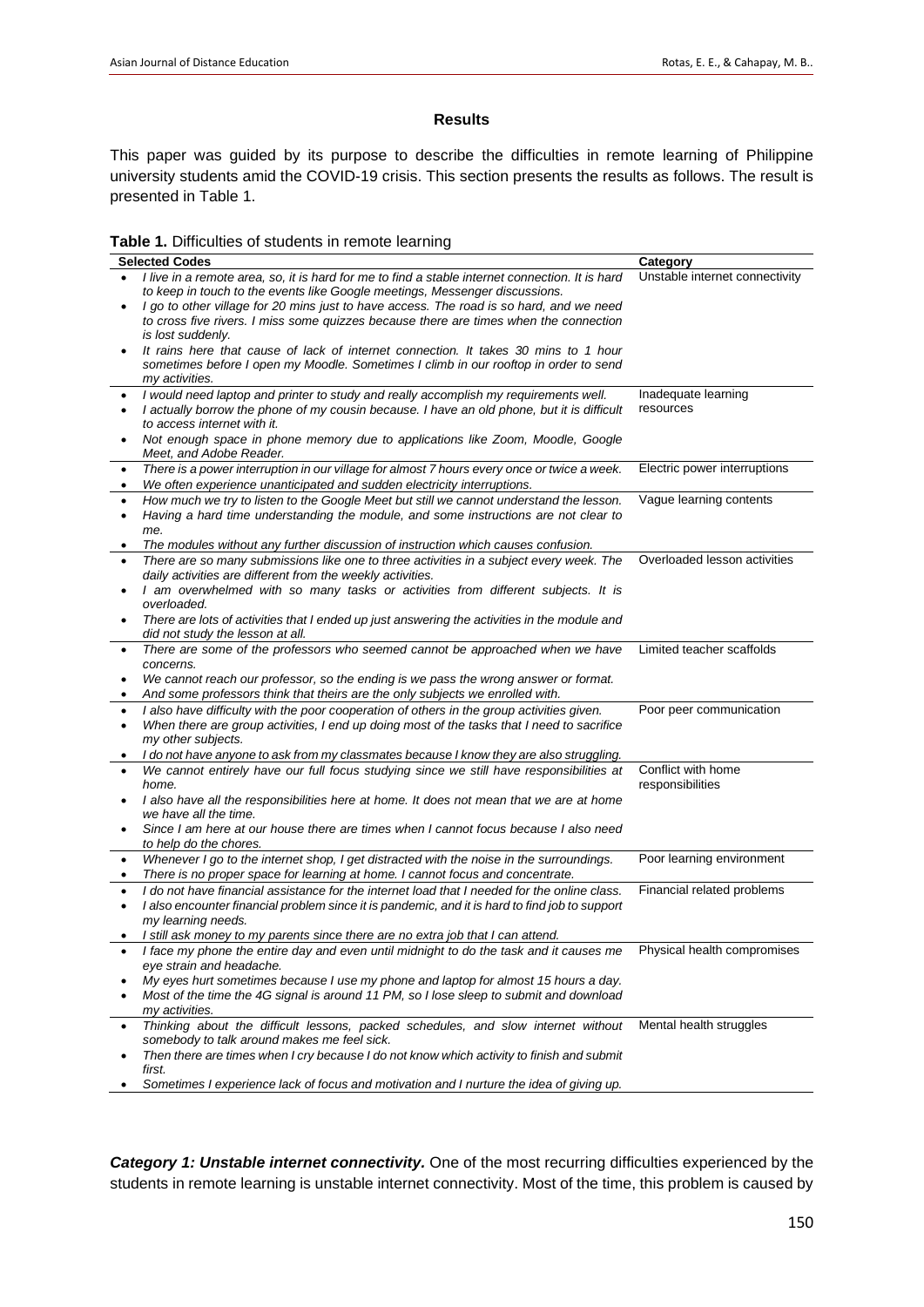the geographic location ("I live in a remote area, so, it is hard for me to find a stable internet connection. It is hard to keep in touch to the events like Google meetings, Messenger discussions" -Student 13). At other times, it is compounded by the weather (It rains here that cause of lack of internet connection. It takes 30 mins to 1 hour sometimes before I open my Moodle. Sometimes I climb in our rooftop in order to send my activities" -Student 21).

**Category 2: Inadequate learning resources.** Another difficulty that repetitively appears in the responses of the students is the inadequacy of learning resources. Most students use only phone and need other resources ("I would need laptop and printer to study and really accomplish my requirements well" -Student 19). Others have a challenge in terms of the storage capacity of their available gadgets ("Not enough space in phone memory due to applications like Zoom, Moodle, Google Meet, and Adobe Reader -Student 07).

**Category 3: Electric power interruptions.** Furthermore, since remote learning relies on electronic gadgets in this context, the students were challenged with electricity interruptions. This is especially difficult in areas where regular interruptions occur ("There is a power interruption in our village for almost 7 hours every once or twice a week" -Student 21) or such interruptions are unexpected ("We often experience unanticipated and sudden electricity interruptions" -Student 08).

*Category 4: Vague learning contents.* The students also disclosed that a difficulty they encounter in remote learning is the vague lesson contents. This seems to stem not from the delivery mode but from the content itself ("How much we try to listen to the Google Meet but still we cannot understand the lesson" -Student 07). They also have difficulty when it comes to the written instruction in the module ("Having a hard time understanding the module, and some instructions are not clear to me" -Student 10).

*Category 5: Overloaded lesson activities.* The students further indicated that they have difficulties in remote learning due to overloaded lesson activities. There are daily and weekly activities per subject ("There are so many submissions like one to three activities in a subject every week. The daily activities are different from the weekly activities" -Student 27). This difficulty sometimes loses the learning value of the lesson ("There are lots of activities that I ended up just answering the activities in the module and did not study the lesson at all -Student 10).

*Category 6: Limited teacher scaffolds.* Moreover, the students articulated that they receive partial learning scaffolds from some of their professors. They perceived that some professors cannot be approached ("There are some of the professors who seemed cannot be approached when we have concerns" Student 02) or reached ("We cannot reach our professor, so the ending is we pass the wrong answer or format" -Student 26).

*Category 7: Poor peer communication.* The students also have difficulties in remote learning in terms of communicating with their classmates. This difficulty occurs especially in group activities ("I also have difficulty with the poor cooperation of others in the group activities given" -Student 27). Other students feel hesitant to ask their classmates ("I do not have anyone to ask from my classmates because I know they are also struggling" -Student 04).

**Category 8: Conflict with home responsibilities.** While the home may present comfort, students voiced difficulty with balancing and home responsibilities and remote learning. It keeps their time divided ("I also have all the responsibilities here at home. It does not mean that we are at home we have all the time" -Student 02). Home responsibilities affect their focus ("We cannot entirely have our full focus studying since we still have responsibilities at home" -Student 03).

*Category 9: Poor learning environment.* The students likewise expressed difficulties in remote learning when it comes to their learning environment. Especially for students who need to go to internet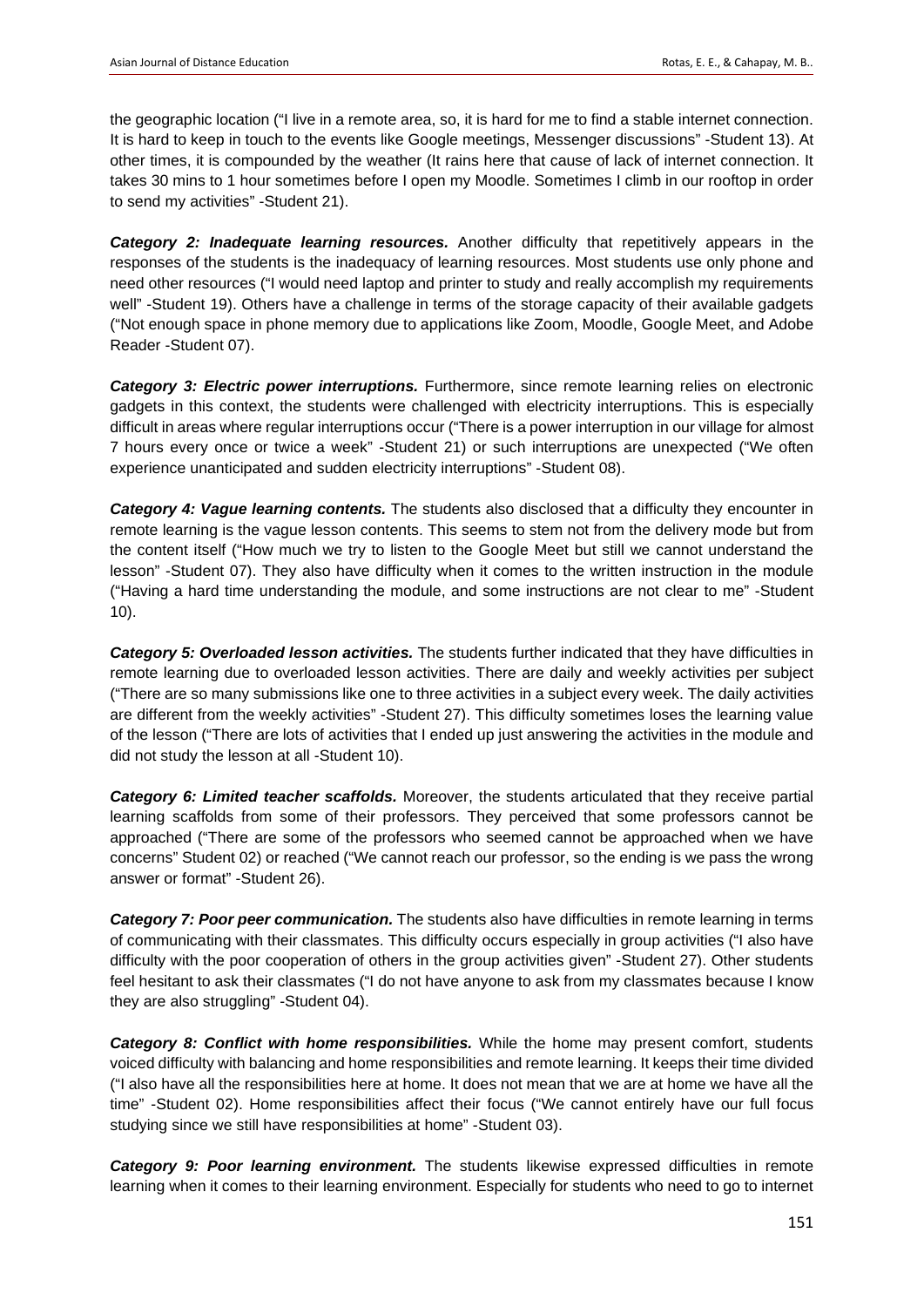shops, they get distracted ("Whenever I go to the internet shop, I get distracted with the noise in the surroundings" -Student 08). They also do not find their homes a conducive place to study ("There is no proper space for learning at home. I cannot focus and concentrate" -Student 13).

*Category 10: Financial related problems.* Furthermore, the students have difficulty with remote learning in terms of its financial demands. It requires internet expenses ("I do not have financial assistance for the internet load that I needed for the online class" -Student 17). Even if they have the choice to take a job to support their studies, they cannot because of the current situation ("I also encounter financial problem since it is pandemic, and it is hard to find job to support my learning needs" -Student 32).

*Category 11: Compromised physical health.* The students encounter difficulties in remote learning to the point that they feel they are sacrificing their physical health. They report eye strain and headache due to exposure to the gadgets ("I face my phone the entire day and even until midnight to do the task and it causes me eye strain and headache" -Student 7). They also expressed that they are deprived of enough time to take a physical rest ("Most of the time the 4G signal is around 11 PM, so I lose sleep to submit and download my activities" -Student 21).

*Category 12: Mental health struggles.* Lastly, the students feel difficulties in the form of mental struggles brought by the demands of remote learning. They sometimes overthink and end up feeling sick ("Thinking about the difficult lessons, packed schedules, and slow internet without somebody to talk around makes me feel sick -Student 13). At other times, they entertain the idea of concession ("Sometimes I experience lack of focus and motivation and I nurture the idea of giving up" -Student 12).

## **Discussion**

The sudden migration of education from traditional on-campus learning to remote learning has put students at a great disadvantage. While universities already had great successes in establishing online learning systems for their students, it has been recognized that this transition to a new educational paradigm for most universities has not been properly organized. Thus, the intention of this paper is inspired by its purpose to describe the difficulties in remote learning as voiced out by Filipino students in the wake of the COVID-19 crisis.

Consistent with previous studies (e.g. see Bao, 2020; Henaku, 2020; Entsie, 2020; Wisconsin, 2020; and Baticulon et al., 2020), the participants of this research similarly voiced out unstable internet connectivity as one of the main difficulties they encounter in the practice of remote learning. The poor network is commonly a major problem for developing countries with telecommunication systems and ICT, not being properly developed (Aboagye et al., 2020). Although there are many existing internet bundles in the country, they are "fluctuating" and are not created equally in terms of speed and stability (Amadora, 2020).

Meanwhile, the findings of the studies (e.g. Coleman, 2011; and Henaku, 2020) corroborate the other result of this study in which inadequate learning resources are among the difficulties confronting the students. This result may imply that students cannot completely participate in and benefit from remote learning. This also confirms the finding of Saavedra (2020) that access to remote learning devices like computers has been a recurring challenge for students as schools shift to online distance learning in the middle of a global health emergency. This problem may stem from financial-related problems as another difficulty disclosed by student participants. This finding is the same as that of Matswetu et al., (2013) in which students in Zimbabwe faced financial problems in a distance learning set-up. The current crisis has made it even more difficult for the students surveyed who articulated difficulty in finding a job to support their learning needs. Noteworthy, in the Philippines, financial struggles have started to worsen for poor families during the outbreak due to an unprecedented economic shutdown (Adle, 2020).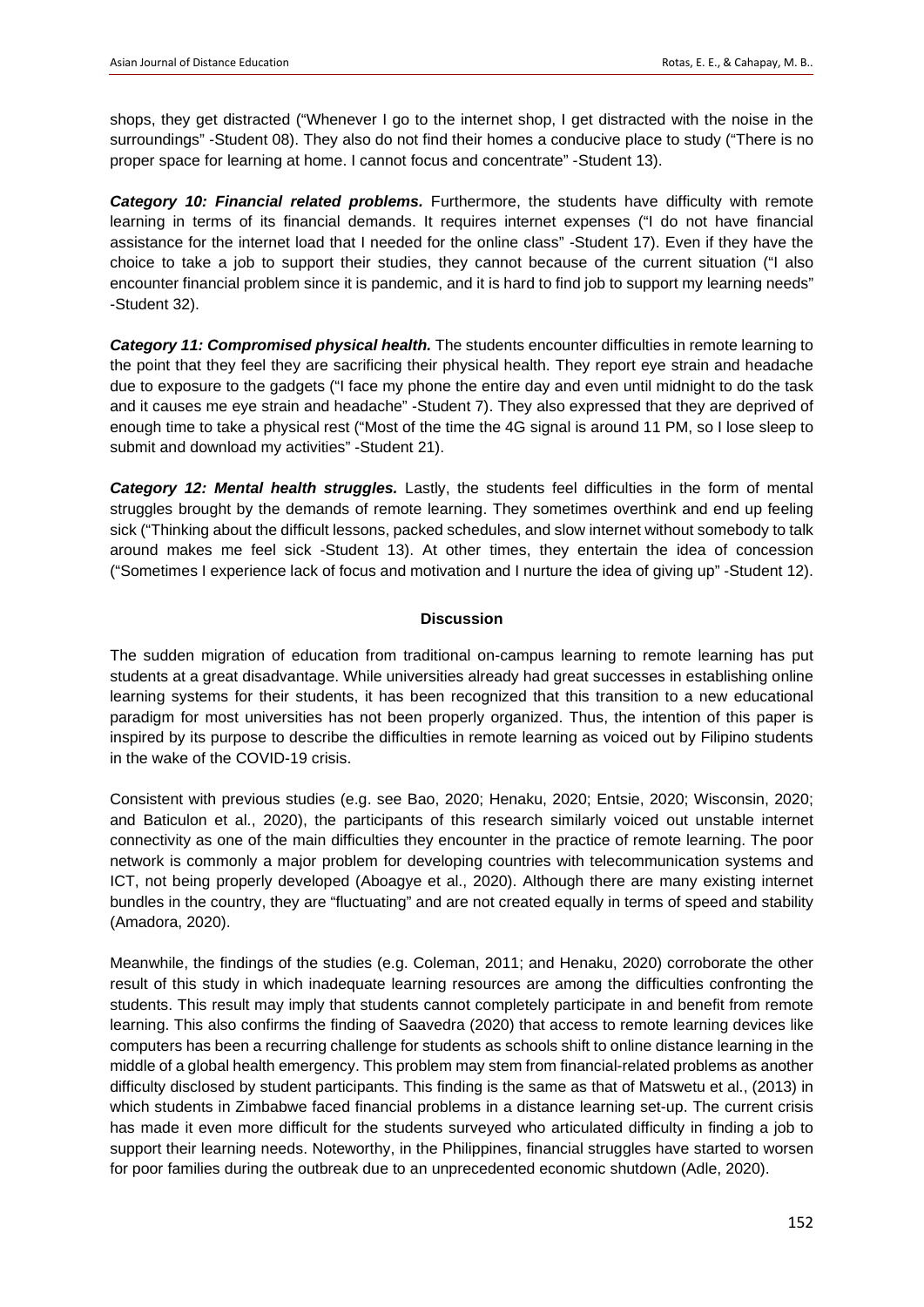Consequently, the student participants also voiced out electric power interruptions as another challenge in remote learning. Power outage during online classes is an inevitable problem in virtual classroom setups (Castillo, 2020). This is true for some students surveyed located in areas where power interruption has long been a problem since the pre-pandemic period. The same finding was gained from studies (e.g. Sarwar et al., 2020; Subedi et al., 2020; and Verawardina et al., 2020) in which students situated in deep rural areas find it difficult to stay connected with online learning due to interruption to even lack electricity. Vague learning content has also become a difficulty. According to them, this does not stem from the delivery mode but from the content itself. This could be attributed to the notion that, although university professors implemented online classes, most of them still used learning content meant for oncampus learning. For example, students are given syllabus and modules, however, some instructions in these materials are unclear and are not attainable for an online learning set-up. This may also stem from teachers' lack of experience in remote learning (Chen et al., 2020), thus giving them a hard time to produce appropriate supplementary materials specifically designed for online teaching platforms (Burgess & Sievertsen, 2020).

Overloaded lesson activities were also expressed by the students. As mentioned by them, a teacher would require them almost three activities in a subject, thus giving them less time to carefully answer them all. This difficulty in remote learning has been confirmed in the study of Sundarasen et al., (2020) where university students in Malaysia expressed stress about the overwhelming number of assignments required by the teachers. Their findings also revealed that this difficulty had a huge impact on the stress and anxiety levels of the students. The same experience was also reported by Sarvestani et al., (2019) where students complain about the extensive volume and the large number of modules that they need to answer.

Whereas, gaining teacher support is essential for students' learning. However, for the students surveyed, it is still a difficulty, thus resulting in limited teacher scaffolds. At times, teachers' expectations from students can be hard to meet which made them hard to approach. This difficulty could also be affiliated with the fact that some universities do not have a proper functioning e-learning operations system designed to support students with online library materials and a learning support system (Kerres, 2020). These may be available, but teachers also had challenges in operating the system and in facilitating online learning (Wang et al., 2020), thus making it hard for students. Just like on-campus learning, remote learning also needs social interaction and the exchange of ideas. However poor peer communication has been sought from the student participants. Studies (e.g. see Baticulon et al., 2020; and Sarvestani et al., 2020) discovered that students are having a hard time coping with remote learning because of the poor communication between them. They further posited that social issues like this influences the students' motivation and intention to study online. A study by Gaur, Sharma & Mudgal (2020) similarly discovered that nursing online classes lacked discussion among students brought about by COVID-19 lockdowns.

Consequently, a poor learning environment is detrimental for students to comfortably participate in remote learning. This difficulty has been repetitively revealed in students' responses. Establishing a positive and conducive learning space has long been a problem in distance education especially in most poor households (Baticulon et al., 2020). If this problem occurs, study productivity and the utmost concentration of students are at stake (Chang & Fang, 2020). The sudden migration to remote learning in the middle of a health crisis has overlooked an unconducive learning environment, which may affect the performance of students. Moreover, students voiced out the challenge that remote learning schedules conflict with their home responsibilities. This disruption usually happens in remote learning because students need to participate in doing household chores. This problem may influence university students' academic performance as shown by previous studies where students' involvement in household responsibilities negatively affects their academic achievement (e.g. see Poncian, 2017; and Amali, Bello & Adeoye, 2018).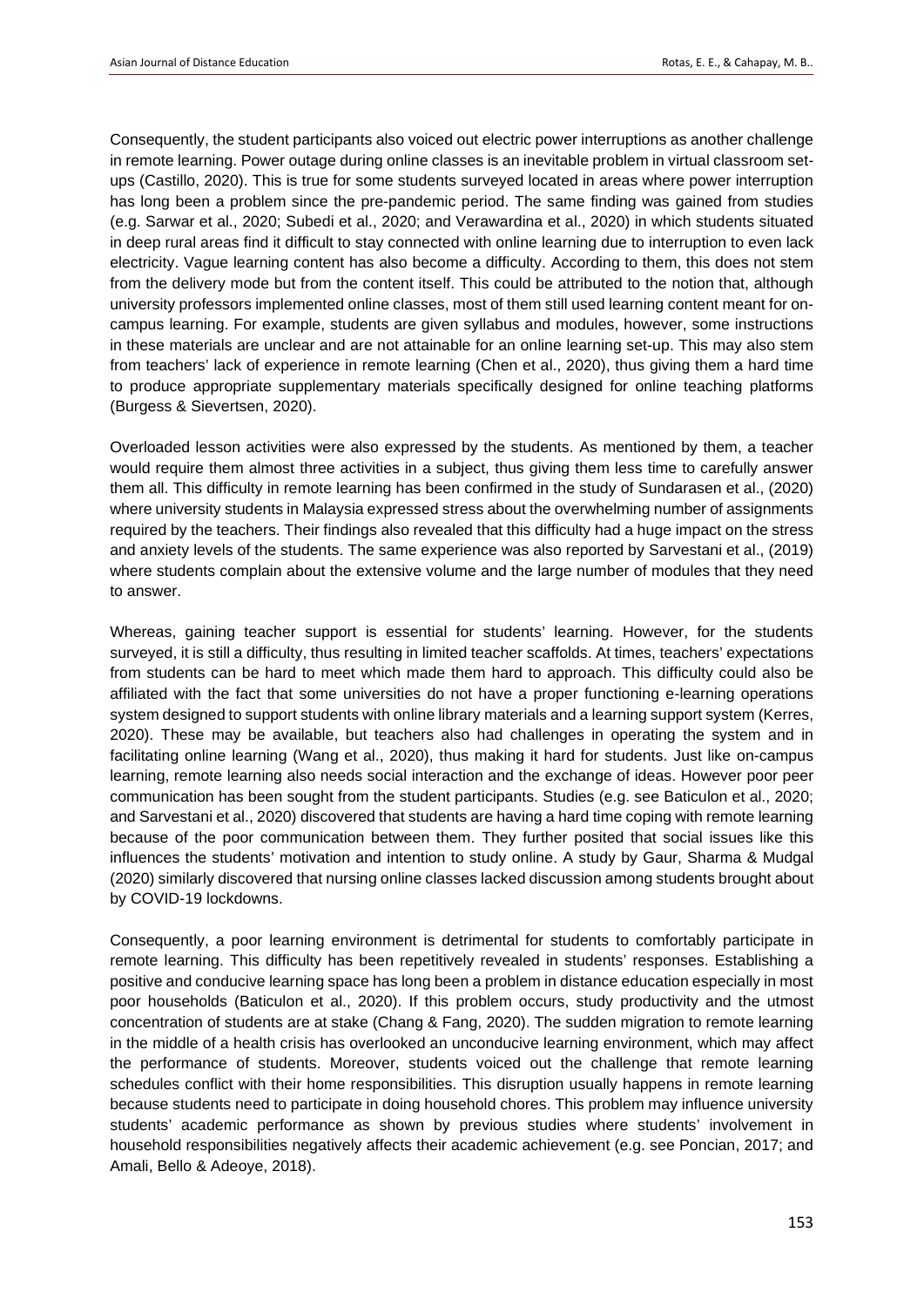Another concern of students is their compromised physical health. Students spend almost the entire day for online classes and answering activities, thus giving them less time or no time to engage in physical activities. This issue has been similarly raised by students in Malaysia where they experience strains of attending 6 to 8 hours of online classes, which further worsen their stress level (Sundarasen et al., 2020). Lastly, the issue of mental health struggles was unveiled by the students surveyed. Building rapport and maintaining relationships is crucial for positive mental well-being. Unfortunately, the COVID-19 pandemic has resulted in a "social recession" (Sundarasen et al., 2020), which created prolonged social distancing patterns, thus, making emotional support probably impossible at this state. This concern is further raised in studies (e.g. Tandon, 2020; Rajkumar, 2020; and Baticulon et al., 2020) which highlighted that COVID-19 related mental health issues including depression, stress, and anxiety impacted students' motivation in online learning.

#### **Conclusion**

This paper attempted to describe the difficulties in remote learning of university students in the context of the Philippines amid the COVID-19 crisis. Based on the results, twelve themes were revealed: unstable internet connectivity; inadequate learning resources; electric power interruptions; vague learning contents; overloaded lesson activities; limited teacher scaffolds; poor peer communication; conflict with home responsibilities; poor learning environment; financial related problems; physical health compromises; and mental health struggles.

This result provides contextual pieces of evidence on the multifaceted challenges that confront students in a developing country amid the current global crisis. It is recommended that these difficulties should be considered as inputs for the further development of the current educational process. Specifically, the government officials should lobby for the improvement of technology and electricity access, especially in remote communities. This move will hopefully narrow the perceived digital disparities across different geographical locations and financial backgrounds. The school administrators should also adopt measures to enhance support to students in all aspects. An essential aspect that may not be covert in remote learning is the psychological aspect of learning, which should be provided attention by the teachers. On the other hand, teachers should reconsider their instruction as far as the contents and activities are concerned as students find issues in these elements. An instructional evaluation may also be periodically done to assist learners who are learning behind. Lastly, parents need to be practically involved in arranging the learning time and space of their children. They should likewise provide all the needed support so that students will eventually survive in this remote education amid the crisis.

This study acknowledges its limitation of being conducted to a small sample using a single method. Hence, for future researchers, large surveys should be conducted to further understand the difficulties of the students across levels. As qualitative research, the result of this work is also sensitive to its context. Thus, it should only be applied as far as the social, cultural, and educational context of this research is concerned.

#### **References**

- Aboagye, E., Yawson, J. A. & Appiah, K. N. (2020). COVID-19 and e-Learning: The challenges of students in tertiary institutions. *Social Education Research, 1*(1), 109-115. https://doi.org/10.37256/ser.122020422
- Adle, C. (2020, April 01). COVID-19 and the Poverty Pandemic. Retrieved from https://philippines.oxfam.org/latest/blogs/covid-19-and-poverty-pandemic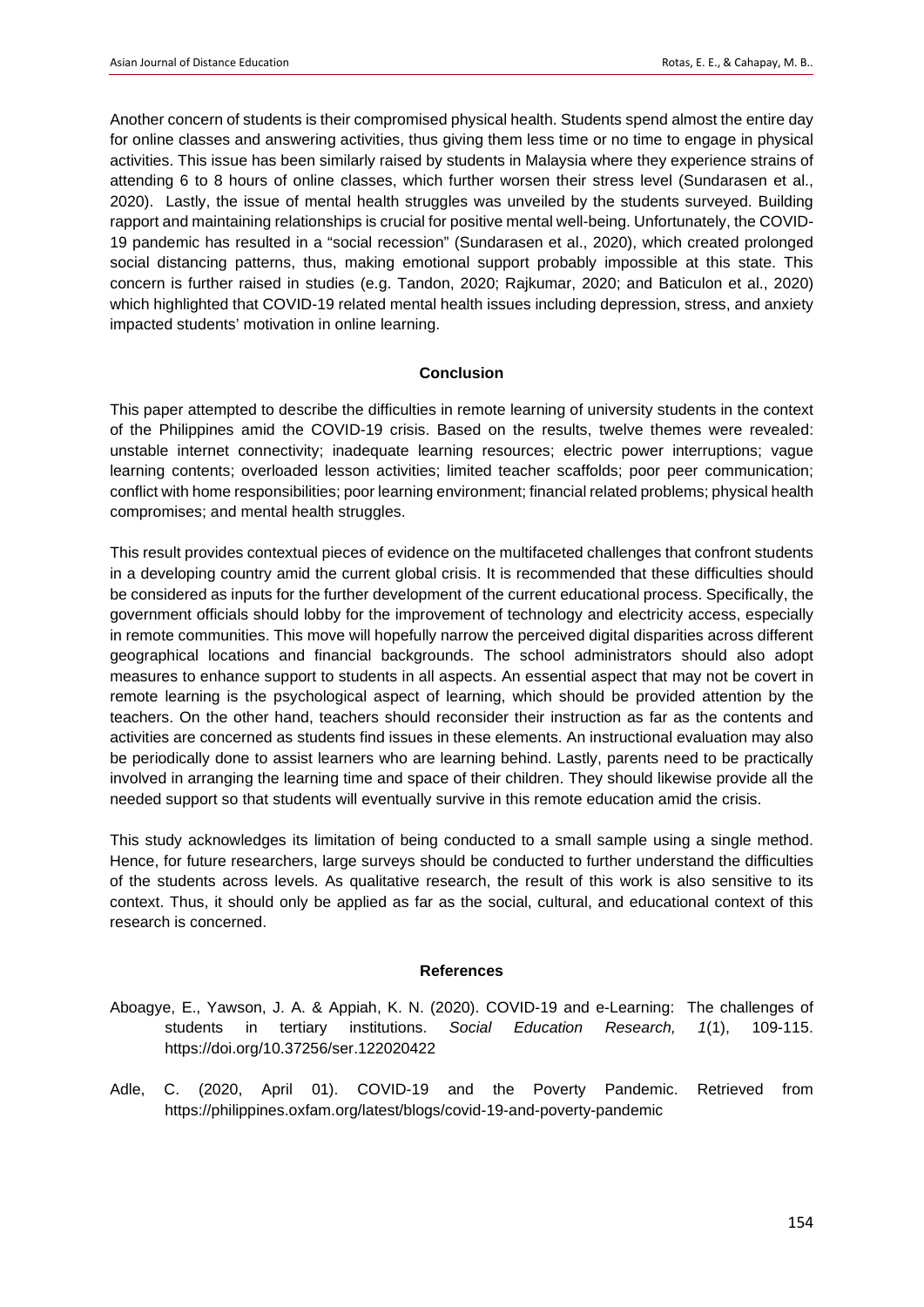- Adnan, M., Anwar, K. (2020). Online learning amid the COVID-19 pandemic: Students' perspectives. *Journal of Pedagogical Sociology and Psychology, 2*(1), 45-51. http://www.doi.org/10.33902/JPSP. 2020261309
- AlAteeq, D. A., Alijhani, S. & AlEesa, D. (2020). Perceived stress among students in virtual classrooms during the COVID-19 outbreak in KSA. *Journal of Taibah University Medical Sciences, 15*(5), 398-403. https://doi.org/10.1016/j.jtumed.2020.07.004
- Alvarez, A. V. (2020). The phenomenon of learning at a distance through emergency remote teaching amidst the pandemic crisis. *Asian Journal of Distance Education, 15*(1), 144-153. https://doi.org/10.5281/zenodo.3881529
- Amadora, M. G. (2020, September 18). Common Problems that Occur During Online Classes. Retrieved from https://mb.com.ph/2020/09/18/common-problems-that-occur-during-online-classes/
- Amali, I., Bello, M., & Adeoye, G. (2018). Influence of domestic works on female students' academic performance in upper-basic schools in Kwara State, Nigeria. *Journal of Education in Developing Areas, 26*(1), 196-202. https://journalsplace.org/index.php/JEDA/article/view/44
- Andrews, D., Nonnecke, B., & Preece, J. (2003). Electronic survey methodology: A case study in reaching hard to involve Internet Users. *International Journal of Human- Computer Interaction, 16*(2), 185-210. https://doi.org/ 10.1207/s15327590ijhc1602\_04
- Arinto, P. B. (2016). Issues and challenges in open and distance e-Learning: Perspectives from the Philippines. *International Review of Research in Open and Distributed Learning, 17*(2), 162- 180. https://doi.org/10.19173/irrodl.v17i2.1913
- Baloran, E. (2020). Knowledge, attitudes, anxiety, and coping strategies of students during COVID-19 pandemic. *Journal of Loss and Trauma, 25*(8), 1-8. https://doi.org/10.1080/15325024.2020.1769300
- Bao, W. (2020). COVID-19 and online teaching in higher education: A case study of Peking University. *Human Behavior and Emerging Technologies, 2*(2), 113-115. https://doi.org/10.1002/hbe2.191
- Baticulon, R. E., Alberto, N. R., Baron, M. B., Mabulay, R. E., Rizada, L. G., Sy, J. J., Tiu, C. J., Clarion, C. A. & Reyes, J. C. (2020). Barriers to online learning in the time of COVID-19: A national survey of medical students in the Philippines. *medRxiv.* https://doi.org/10.1101/2020.07.16.20155747
- Burgess, S., & Sievertsen, H. H. (2020, April 1). Schools, skills, and learning: The impact of COVID-19 on education. https://voxeu.org/article/impact-covid-19-education
- Bozkurt, A. & Sharma, R. C. (2020). Emergency remote teaching in a time of global crisis due to CoronaVirus pandemic. *Asian Journal of Distance Education, 15*(1), 1-6. https://doi.org/10.5281/zenodo.3778083
- Bozkurt, A., Jung, I., Xiao, J., Vladimirschi, V., Schuwer, R., Egorov, G., … & Paskevicius, M. (2020). A global outlook to the interruption of education due to COVID-19 pandemic: Navigating in a time of uncertainty and crisis. *Asian Journal of Distance Education, 15*(1), 1-126. https://doi.org/10.5281/zenodo.3878572
- Burgess, S. & Sievertsen, H. H. (2020, April 01). Schools, skills, and learning: The impact of COVID-19 on education. Retrieved from https://voxeu.org/article/impact-covid-19-education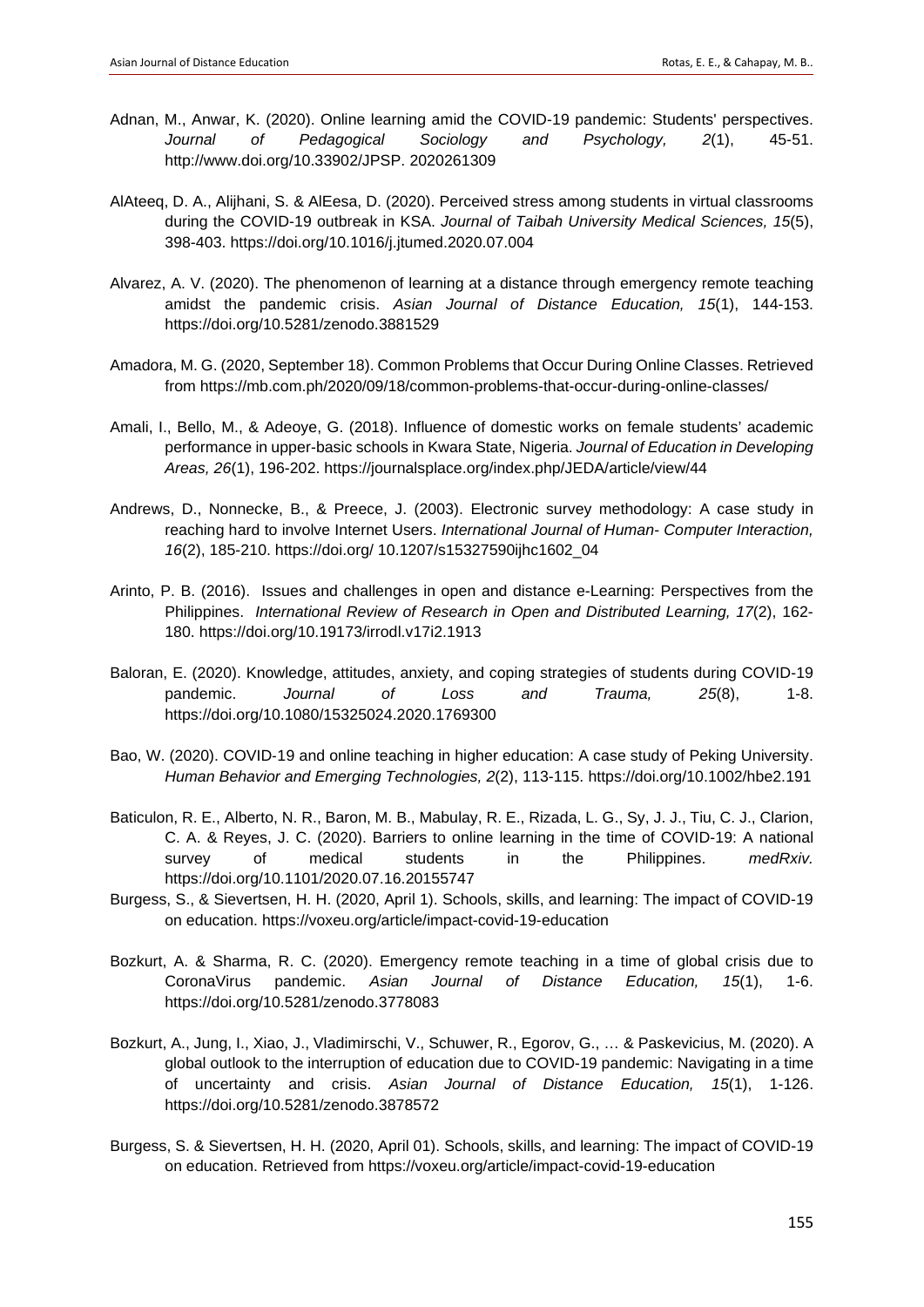- Castillo, J. (2020). Distance learning? Don't Take Power Availability for Granted. Retrieved from https://mb.com.ph/2020/09/25/distance-learning-dont-take-power-availability-for-granted/
- Chang, C. L. & Fang, M. (2020). E-Learning and Online Instructions of Higher Education during the 2019 Novel Coronavirus Diseases (COVID-19) *Epidemic. Journal of Physics: Conference Series*, 1574, 1-5. https://doi.org/10.1088/1742-6596/1574/1/012166
- Chen, T., Peng, L., Yin, X., Rong, J., Yang, J. & Cong, G. (2020). Analysis of user satisfaction with online education platforms in China during the COVID-19 pandemic. *Healthcare, 8*(3), 1-26. https://doi.org/10.3390/healthcare8030200
- Creswell, J. W. (2013). Qualitative inquiry & research design choosing among five approaches (3rd ed.). Thousand Oaks, CA: SAGE.
- Coleman, R. K. N. (2011). Assessing the Adoption of e-Learning in Ghanaian Universities: Case of some Ghanaian **Chanaian** Universities. **Retrieved** Retrieved from http://ltu.divaportal.org/smash/get/diva2:1018665/FULLTEXT03.pdf
- Dhawan, S. (2020). Online learning: A panacea in the time of COVID-19 crisis. *Journal of Educational Technology, 49*(1), 5-22. https://doi.org/10.1177/0047239520934018
- Entsie, B., (2020). 10 Ghanaian students talk about the experience of e-learning. Retrieved from https://www.pulse.com.gh/lifestyle/10-ghanaian-students-talk-about-theexperience-of-e-learning/zfm19w5
- Gaur, R., Mudgal, S. K., Dharni, I. T., Sharma, R. & Suyal, N. (2020). Barriers encountered during online classes among undergraduate nursing students during COVID-19 pandemic in India. *International Journal of Research in Medical Sciences, 8*(10), 3687-3693. http://dx.doi.org/10.18203/2320-6012.ijrms20204252
- Gummesson, E. (1991). *Qualitative Methods in Management Research.* London: SAGE.
- Henaku, E. A., (2020). COVID-19 online learning experience of college students: The case of Ghana. *International Journal of Multidisciplinary Sciences and Advanced Technology, 1*(2), 54-62. https://www.researchgate.net/publication/342586709
- Hodges, C., Moore, S., Lockee, B., Trust, T., & Bond, A. (2020). The Difference Between Emergency Remote Teaching and Online Learning. EDUCAUSE Review. Retrieved from [https://er.educause.edu/articles/2020/3/the-difference-between-emergency-remote-teaching](https://er.educause.edu/articles/2020/3/the-difference-between-emergency-remote-teaching-and-online-learning)[and-online-learning](https://er.educause.edu/articles/2020/3/the-difference-between-emergency-remote-teaching-and-online-learning)
- Jupp, V. (2006). *The SAGE Dictionary of Social Research Methods.* London: SAGE.
- Kerres, M. (2020). Against all odds: Education in Germany coping with Covid-19. *Postdigital Science and Education,* 1-5. https://doi.org/10.1007/s42438-020-00130-7
- Mateo, J. (2020, October 5). As Classes Open, 'Learning Crisis' Highlighted with Millions of Students Left Behind. Retrieved from https://www.onenews.ph/as-classes-open-learning-crisishighlighted-with-millions-of-students-left-behind
- Matswetu, V. S., Munakandafa, W., Munodawafa, V. & Mandoga, E. (2020). Science student teachers' challenges and coping strategies in an open and distance learning environment in Zimbabwe. *Makarere Journal of Higher Education, 4*(2), 125-137. https://doi.org/10.4314/majohe.v4i2.1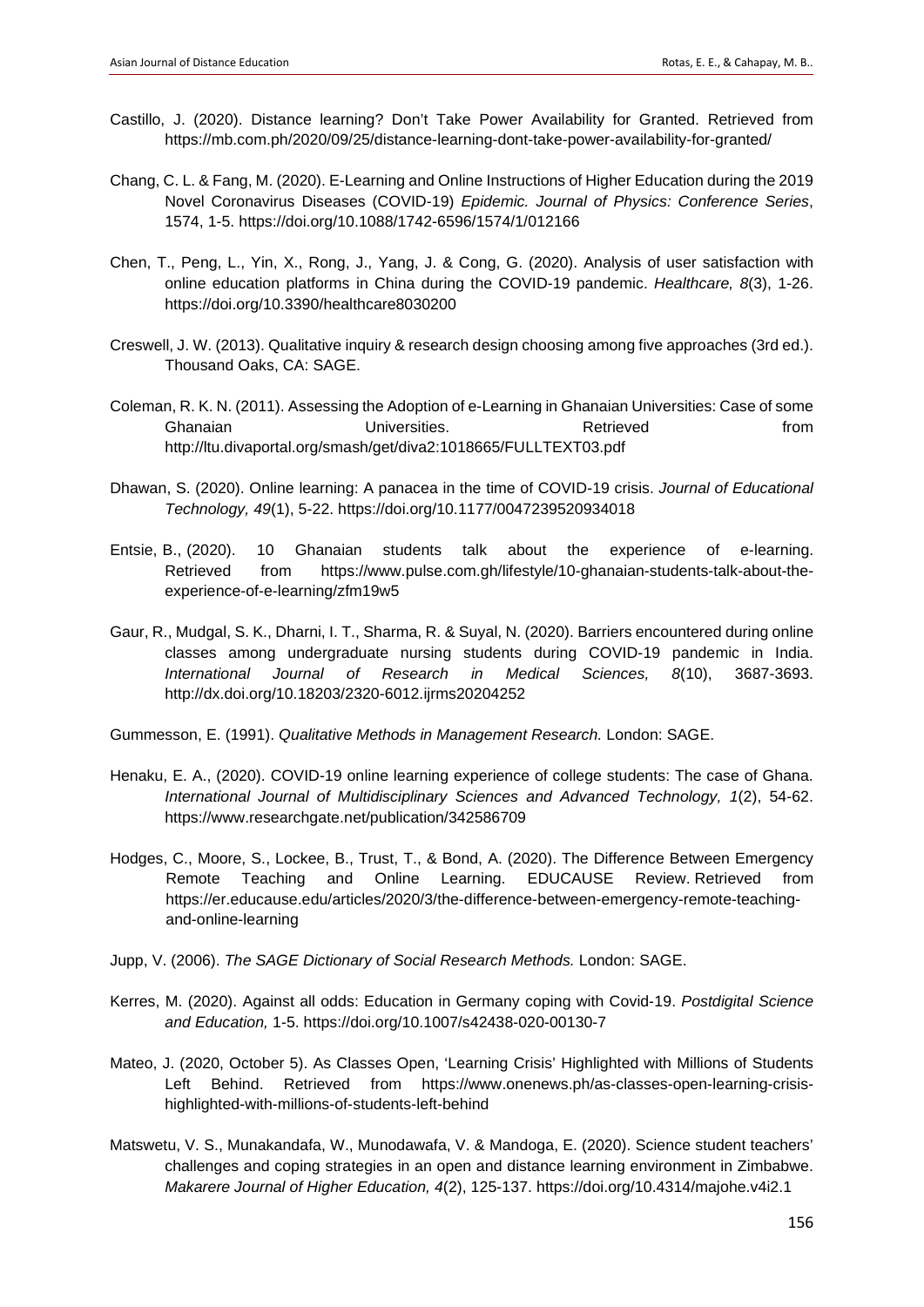- Poncian, P. (2017). The impact of home environment on students' academic achievement in Tanzanian secondary schools: A case of Geita Town Council. Retrieved from http://hdl.handle.net/20.500.12661/480
- Rajkumar R. P. (2020). COVID-19 and mental health: A review of the existing literature. *Asian Journal of Psychiatry, 52*, 102066. https://doi.org/10.1016/j.ajp.2020.102066
- Saavedra, J. (2020). Educational challenges and opportunities of the Coronavirus (COVID-19) pandemic. Retrieved from https://blogs.worldbank.org/education/educational-challenges-andopportunities-covid-19-pandemic
- Sarvestani, M. S., Mohammadi, M., Afshin, J. & Raeisy, J. (2019). Students' experiences of e-Learning challenges: A phenomenological study. *Interdisciplinary Journal of Virtual Learning in Medical Sciences, 10*(3), 1-10. https://doi.org/10.30476/IJVLMS.2019.45841
- Santos, A. P. (2020, October 6). In the Philippines, distance learning reveals the digital divide. Retrieved from https://eu.boell.org/en/2020/10/06/philippines-distance-learning-reveals-digital-divide
- Sarwar, H., Akhtar, H., Naeem, M. M., Khan, J. A., Waraich, K., Shabbir, S., Hasan, A., & Khurshid, Z. (2020). Self-reported effectiveness of e-Learning classes during COVID-19 pandemic: A nationwide survey of Pakistani undergraduate dentistry students. *European Journal of Dentistry,* 1-10. https://doi.org/10.1055/s-0040-1717000
- Subedi, S., Nayaju, S., Subedi, S., Shah, S. K. & Shah, J. M. (2020). Impact of e-Learning during COVID-19 pandemic among nursing students and teachers of Nepal*. International Journal of Science and Healthcare Research, 5*(3), 68-76. https://ijshr.com/IJSHR\_Vol.5\_Issue.3\_July2020/IJSHR0012.pdf
- Sundarasen, S., Chinna, K., Kamaludin, K., Nurunnabi, M., Baloch, G. M., Khoshaim, H. B., Hossain, S. F. A. & Sukayt, A (2020). Psychological impact of COVID-19 and lockdown among university students in Malaysia: Implications and policy recommendations. *International Journal of Environmental Research and Public Health, 17*(17), 6206. https://doi.org/10.3390/ijerph17176206
- Tandon R. (2020). COVID-19 and mental health: Preserving humanity, maintaining sanity, and promoting health. *Asian Journal of Psychiatry, 51*, 102256. https://doi.org/10.1016/j.ajp.2020.102256
- The World Bank (2020a). Remote Learning and COVID-19: The use of educational technologies at scale across an education system as a result of massive school closings in response to the COVID-19 pandemic to enable distance education and online learning. Retrieved from http://documents.worldbank.org/curated/en/266811584657843186/pdf/Rapid-ResponseBriefing-Note-Remote-Learning-and-COVID-19-Outbreak.pdf
- UNESCO (2020, May 29). The socio-cultural implications of COVID-19. Retrieved from https://en.unesco.org/news/socio-cultural-implications-covid-19
- Verawardina, U., Asnur, L., Lubis, A. L., Hendriyani, Y., Ramadhani, D., Dewi, I. P., Darni, R., Betri, T., Susanti, W. & Sriwahyuni, T. (2020). Reviewing online learning facing the Covid-19 outbreak. *Talent Development & Excellence,* 12. https://www.iratde.com/index.php/jtde/article/view/281